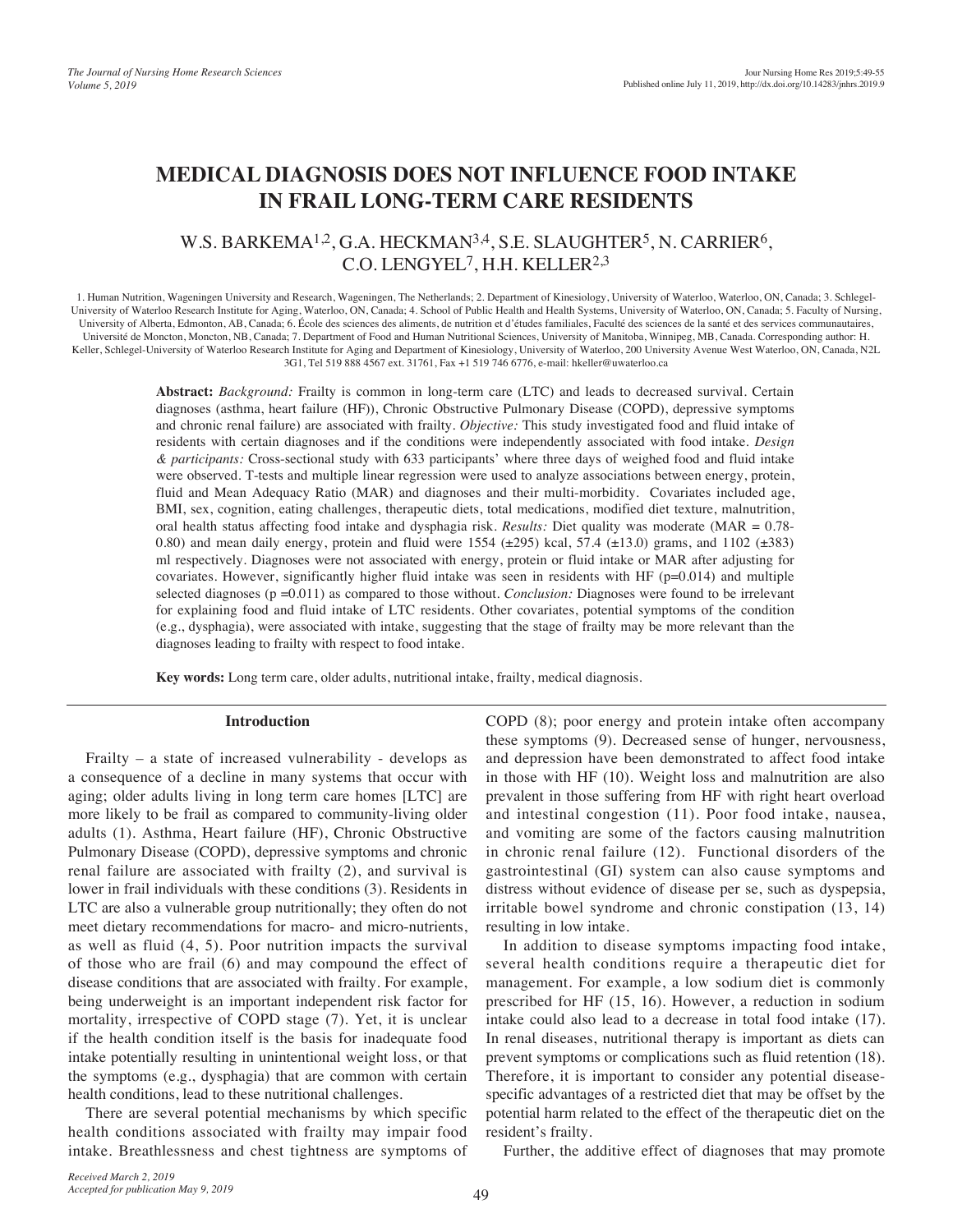## *PROFIT MAXIMIZATION*

frailty (i.e., asthma, COPD, HF, depression, renal and GI diagnoses) and their impact on food intake should also be considered. Based on a well-known frailty definition, an accumulation of deficits is expected to lead to greater frailty (19). Previous research suggests that when both asthma and depression are present there are poorer outcomes, including lower quality of life and body weight (20). Severe symptoms of depression are also independently associated with all-cause mortality in patients with HF (21). Declining renal function might also contribute, indirectly or directly, to the development of HF and patients with an exacerbation of COPD are prone to experience a deterioration in cardiac function (22). Thus, when examining the impact of a diagnosis on food intake, comorbidity of conditions should also be considered.

Although COPD, asthma, HF, depression, renal and GI diseases have been shown to be negatively associated with food intake, limited research has been conducted in LTC residents. Further, it is unclear if any association identified is independent of symptoms and conditions that also can contribute to or be a result of frailty, such as multi-morbidity, eating challenges, dysphagia, and malnutrition. The primary aim of this secondary data analysis was to investigate the current intake of LTC residents with chronic diagnoses of interest (i.e., COPD, asthma, HF, depression, renal and GI) known to be associated with impaired food and fluid intake. Next, this study determines if the influence of disease condition is independent of other factors such as therapeutic diets and factors that promote frailty. With this knowledge, the quality of life of the residents with these selected diagnoses could be improved with targeted, preventative dietary interventions.

## **Methods**

## *Study population*

This secondary data analysis was based on the Making the Most of Mealtimes study (M3), with a cross-sectional design and multi-site data collection on food and fluid intake and its determinants in four Canadian provinces (Alberta, Manitoba, Ontario, and New Brunswick). Data collection took place in 2015-2016 and included resident, care staff, dining room, and home level variables (23). A purposive sample of eight homes was recruited in each province (total  $n=32$ ) to obtain diversity in model of care, profit status, size, cultural factors, region, and other factors potentially influencing food and fluid intake. Within the homes, 20 residents were randomly recruited, resulting in a final sample of 639 residents as one resident dropped out. Eligible residents were: over the age of 65 years; required at least 2 hours of care per day; had resided in the home for at least 1 month and they or their substitute caregiver gave written consent for inclusion in the sample. Residents were ineligible if they: were medically unstable; were temporary residents; required tube feeding; did not eat routinely in the dining area; or had advanced directives excluding them from research. Residents with food intake recorded for at least

six meals (n=633) were included in this analysis. Ethics review and clearance for this study was provided by the research boards of the Universities of Waterloo, Manitoba, Alberta, and the Université de Moncton.

The independent variables for analysis were medical diagnoses (mostly noted on the resident health care record) known to influence food intake: COPD, asthma, HF, depression (collected with InterRAI LTCF rating Depression Rating Scale (DRS) of 3 and higher (24)), renal and GI conditions. The DRS which is appropriate for LTC residents and is associated with "conspicuous depression" (24) has a score of 0-14 based on team member observation of depressive symptoms including crying, sad facial expressions and negative statements (24). Diagnostic data were coded to create subgroups of residents with each of these selected diagnoses. As well, a selected diagnosis multi-morbidity variable was created, defined as having two or more of these selected conditions, other comorbidity was defined as two or more other diagnoses.

The dependent variable was food and fluid intake. Fluid was based on volume consumed from beverages and soups. Food and fluid intake for 3 non-consecutive days were recorded by weighing or estimating all individual food/beverage items. This comprised of meals and the between meals (snacks) for 2 weekdays and 1 weekend day. Food intake (including prescribed oral nutritional supplements) was analyzed with the ESHA Food Processor Nutrition Analysis software version 10.14.1 (ESHA Research, Salem, OR, USA) using the Canadian Nutrient File where appropriate for fortified and other foods specific to the Canadian food supply (23). The usual intakes of nutrients were estimated by adjusting 3-day average intakes for intra-individual variation (25). Further details on food and fluid intake estimation are described in the M3 protocol (23). Absolute energy and protein intake were used in this analysis. The Mean Adequacy Ratio [MAR] was calculated to evaluate an individual's intake of nutrients relative to their age/sex requirement and provides a sense of diet quality (26). The MAR is based on 17 nutrient adequacy ratios [NAR] for individual vitamins and minerals (calcium, copper, folate, iron, magnesium, phosphorus, selenium, vitamins A, B1, B2, B3, B6, B12, C, D, E [ $\alpha$ -tocopherol], and zinc). The NAR is the intake of a given nutrient relative to the Recommend Daily Allowance (RDA) for that nutrient; percentage of the corresponding RDA for each nutrient is determined to a maximum of 1.0, indicating that the RDA for the nutrient was met/exceeded. MAR is determined by summing the NAR for all 17 nutrients and dividing by the number of nutrients assessed to obtain the average or mean adequacy ratio. Micronutrient supplements (i.e., pills) were not included in the calculation of the NARs.

Covariates included in this analysis were: age; Body Mass Index (BMI) (height was estimated with an ulna measurement completed by a research associate (27)); sex; cognition (using interRAI (Resident Assessment Instrument) Cognitive Performance Scale (CPS, (28)); eating challenges as measured with the Edinburgh Feeding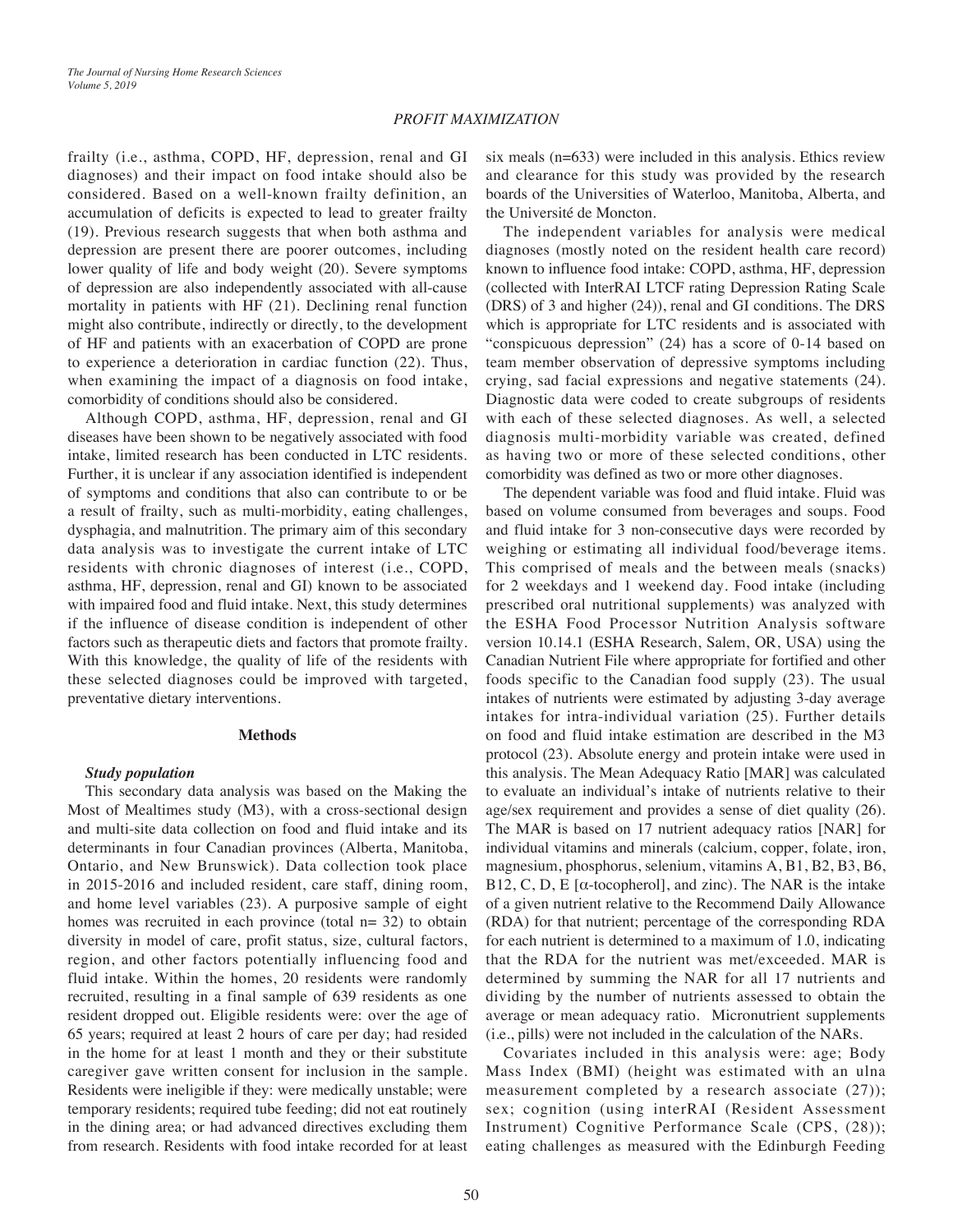Evaluation in Dementia Questionnaire (Ed-FED, (29, 30)); prescribed therapeutic diet (excluding modified texture); total medication usage; modified diet texture; malnutrition (based on PG-SGA (Patient-Generated Subjective Global Assessment, B or C categories (31)), dysphagia risk, and oral health status affecting food intake (based on standardized exam completed by a trained dental hygienist based on the Canadian Health Measures Survey (32)). CPS is a valid and reliable assessment of cognitive status (28) with scores ranging from 0 (intact, no cognitive impairment) to 6 (very severe cognitive impairment). Team members identify capacity of residents for decision making, making themselves understood, their short-term memory and self-feeding ability and an algorithm is used to determine the CPS score (28). The Cognitive Performance Scale (CPS) was categorized as no impairment (score < 3) or some impairment (score 3+) for this analysis. The Ed-FED is a 10-item scale that identifies frequency of common eating challenges for persons with dementia. This scale ranges from 10-30 and has demonstrated validity and reliability (29, 31); it was completed at three meals for each resident by research assistant observation. The first item of the Ed-FED, which assessed eating challenges, was used to describe the need for eating assistance  $(0=$  no physical assistance required; 1= any physical assistance required). PG-SGA is a valid tool (30) that assesses malnutrition and is growing in its use in diverse settings. The clinical ratings of A (well nourished), B (suspected/moderate malnutrition) and C (malnourished) were used rather than the numerical score (23). Residents were considered at dysphagia risk when they were prescribed thickened fluids, coughed or choked during mealtime observations or failed the standardized Screening Tool for Acute Neuro Dysphagia, a valid measure for stroke patients (32). Modified diet textures were grouped into two groups for analysis based on the International Dysphagia Diet Standardization Initiative (IDDSI) categorization (33): regular (IDDSI 7) and soft and bite-sized (IDDSI 6) was the reference; and minced and moist (IDDSI 5), pureed (IDDSI 4) and liquidized (IDDSI 3) were grouped together.

#### *Statistical Analyses*

SAS© software package version 9.4 (SAS Institute) was used for all analyses. Descriptive statistics included mean values, standard deviations, percentages, and frequencies. The mean and standard deviations of the average intake for energy, protein, fluid intake, and MAR were calculated per selected chronic diagnosis of interest and their multi-morbidity. T-tests were used to compare intake in those with and without each selected diagnosis; a p-value of  $< 0.05$  was used to determine statistical significance. To demonstrate overlap in conditions that contribute to or are a result of frailty, proportions of co-occurrence were calculated. This was done for residents having each selected condition and key covariates of dementia, dysphagia risk, modified texture diets, prescribed diets and malnutrition. Multiple linear regression models examined the

associations between diagnoses and their multi-morbidity with covariates for the dependent variables of MAR, fluid, energy and protein intake. Parameter estimates, 95% CI and the  $R^2$  (in supplementary table) were used to determine the variance in the dependent variable that is explained by the inclusion of the selected diagnosis in a fully adjusted model with all covariates included. Beta coefficients demonstrate the magnitude of the association between the independent and dependent variable.

#### **Results**

## *Resident characteristics and intake*

Six people were excluded from analyses who had fewer than 6 of 9 mealtime observations, resulting in a sample of n=633. The majority of the sample was female (69%) with an average age of 87  $\pm$  8 years and BMI of 25.4  $\pm$  5.7 kg/m<sup>2</sup> (Table 1). On average, residents were prescribed approximately eight medications, and malnutrition was seen in 44% of residents. Of all the selected diagnoses, GI diagnoses were the most prominent followed by depression, 34% and 33.5% respectively. Asthma was the least common with a prevalence of 5% in the sample. On average, residents had 5 diagnoses, including the selected diagnoses, and approximately 71% suffered from one or more of the selected diagnoses. Multimorbidity (i.e., two or more) of selected diagnoses was seen in 32.7% of the residents. Of all residents, 37.8% followed a prescribed diet and 32.9% residents received modified textured food (IDDSI-categories 3-5). Of all residents assessed, 11.1% received a pureed or liquid texture, and 10.6% received thickened fluids. Dysphagia risk was seen in approximately 59% or the residents. Approximately 23% of the residents received physical assistance to eat during mealtimes. Oral health affected food intake in 49.3% of residents. As seen in Table 1, the average 3-day intake of all residents was 1554  $\pm$  295 calories and 57.4  $\pm$  13.0 grams of protein, following a normal distribution with a relatively large standard deviation. The average fluid intake was  $1102 \pm 383$  ml and the MAR was  $0.79 \pm 0.09$ .

Table 2 shows the frequency of co-occurrence of the chronic conditions of interest, as well as, dementia, dysphagia risk, malnutrition, modified textured foods, and any diet prescription. Some conditions were more prominent within residents with certain diagnoses. There was relatively little co-occurrence of the chronic conditions of interest, excepting for depression, which was comorbid with GI for more than 10% of the residents with this diagnosis. Of the chronic conditions of interest, GI conditions had the highest proportion with malnutrition and dysphagia risk at 17% and 21% respectively. Depression was the chronic condition of interest with the highest co-occurrence with dementia at 20%. Modified texture food was most often seen in residents with dementia and dysphagia risk. Most prescribed diets (including modified texture diets) were seen in residents at risk for dysphagia.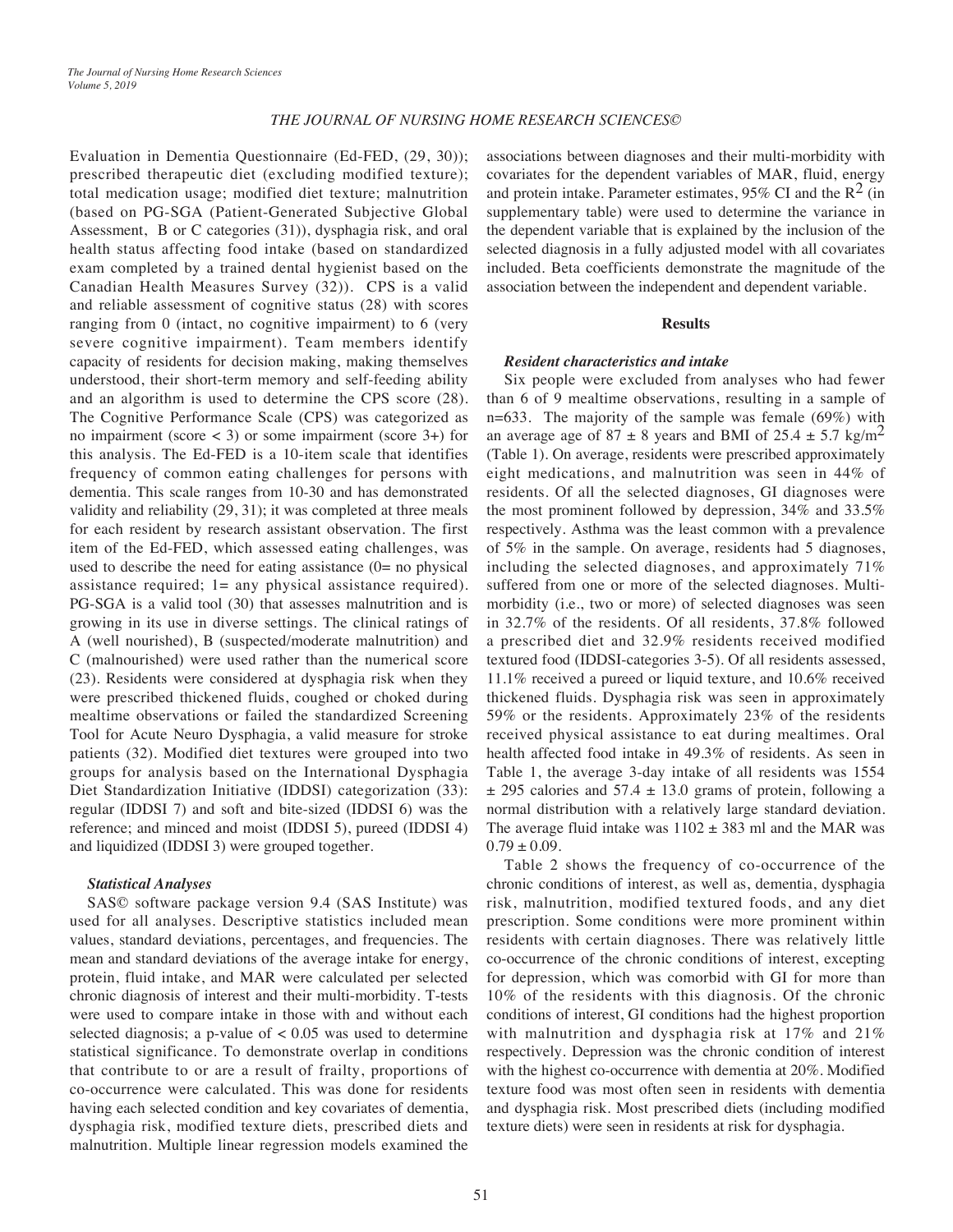## *MEDICAL DIAGNOSES DO NOT INFLUENCE FOOD INTAKE*

**Table 1** Characteristics of the residents in the Making the Most of Mealtimes (M3) study (n=633)

|                                                       | Mean $(SD)$ /<br>percentage (n) |
|-------------------------------------------------------|---------------------------------|
| Demographics                                          |                                 |
| Age (years)                                           | $86.7 \ (\pm 7.8)$              |
| Gender                                                |                                 |
| Male                                                  | 31.1\% (197)                    |
| Female                                                | 68.9% (436)                     |
| Energy intake, kcal/day (n=632)                       | $1554 \ (\pm 295)$              |
| Protein intake $g/day(n=632)$                         | 57.4 $(\pm 13.0)$               |
| Fluid intake ml/day                                   | $1102 (\pm 383)$                |
| MAR $(n=632)$                                         | $0.79 \ (\pm 0.09)$             |
| BMI $(kg/m2)$ (n=621)                                 | $25.4 \ (\pm 5.7)$              |
| Malnutrition (PG-SGA = B or C; $n=632$ )              | 43.8% (277)                     |
| Any physical assistance at meals $(n=629)$            | 22.9% (144)                     |
| Diagnoses                                             |                                 |
| Asthma diagnosis (n=632)                              | $4.9\%$ (31)                    |
| HF diagnosis $(n=632)$                                | $12.8\%$ (81)                   |
| COPD diagnosis                                        | 15.3\% (97)                     |
| Depression diagnosis                                  | 33.5% (212)                     |
| Gastrointestinal diagnoses                            | 34.0\% (215)                    |
| Renal diagnosis                                       | 14.5% (92)                      |
| Total number of diagnoses                             | 5.4 $(\pm 2.02)$                |
| Total number of residents with any selected diagnosis | 71.1\% (450)                    |
| Multi-morbid selected diagnosis *                     | $32.1\% (203)$                  |
| Number of medications prescribed                      | $7.52 \ (\pm 3.45)$             |
| Diet                                                  |                                 |
| Oral health affects intake ( $n=564$ ) †              | 49.3% (278)                     |
| Ed-FED score $\ddagger$ (n=629)                       | $12.6 (\pm 2.3)$                |
| Dysphagia Risk                                        | 58.9% (373)                     |
| Modified texture diet§                                | 32.7% (208)                     |
| Any prescribed diets, selected diagnoses (n=450)      | 39.8% (179)                     |
| Any prescribed diet                                   | 37.8% (239)                     |

\* Selected chronic diagnoses of interest: Asthma, heart failure (HF), Chronic Obstructive Pulmonary Disease (COPD), Depression (classified as Depression Rating Scale of 3 and higher), GI diseases and renal diseases; † Only 564 had an oral exam sufficient to determine if oral health impacted food intake; ‡ Ed-FED score, based on the Edinburgh-Feeding score scale; scores range from 10 - 30; § Based on International Dysphagia Diet Standardization Initiative (IDDSI) classification, 3-5; kcal, kilocalorie; g, gram; ml, milliliter

Table 3 presents the energy, protein, MAR and fluid intake by the selected health diagnoses of interest; very little variation was noted; there was a less than 100 calorie difference among diagnoses. HF participants had the highest energy (1586  $\pm$  273 calories), protein (58.4  $\pm$  11.8 grams), fluid (1200  $\pm$  394 ml) and MAR scores (0.80). Multi-morbidity either overall or with selected diagnoses resulted in values consistent with the group

average. There was no statistically significant difference when comparing residents with and without the specific diagnostic groups for energy, protein, and MAR. The exception was fluid; a significantly higher fluid intake (p-value  $= 0.014$ ) was seen in HF and in multi-morbidity of selective diagnoses (p-value = 0.011).

## *Regression analyses*

Tables 4 shows the regression analyses performed on the outcome variables of energy, protein, MAR and fluid intake with the covariates expected to affect food and fluid intake (34). All the models contain the same independent variables and details on these covariate associations can be found in the supplemental tables. Covariates in the model that were significantly associated with energy were age, sex, malnutrition, Ed-FED score and eating assistance. All covariates were negatively associated with energy intake, except male sex, which was positively associated. Adding the selected diagnoses individually did not influence models. The associated covariates and their direction remained the same. For protein intake, the same five associations were observed. In addition, modified food textures showed a positive association with protein intake. Selected diagnoses did not change the models significantly. For the MAR score, there were four significant associations found, namely, age, malnutrition, Ed-FED score and requiring eating assistance, all negatively associated with this diet quality outcome. Lastly, fluid intake showed associations with sex, any diet prescription, cognition, malnutrition, and sex. Both cognitive impairment and malnutrition had a negative association with fluid intake while being male and any diet prescription had a positive association.

#### **Discussion**

This study looked at specific conditions of interest (e.g., asthma, COPD, HF, depression, GI conditions, and renal failure), that have the potential to negatively influence intake, both independently and combined, to see if these diagnoses were associated with the energy, protein, and fluid intake or nutrient quality consumed. Certainly, these analyses confirmed that residents in LTC have low intakes of micronutrients and fluid, as in previous analysis with this sample (4, 5) and by others (35). The results showed no significant differences between residents with selected diagnoses or their multimorbidity and those without these conditions in their energy and protein intake or diet quality. Significant differences in fluid were seen in HF and multi-morbidity of selected diagnoses in descriptive analyses, but were no longer significantly different when other covariates were assessed. Adjustments for covariates known to influence food intake, such as sex, age, malnutrition, eating challenges, food textures and diet prescriptions were included in this analysis, and several were found to be negatively associated with intake. This indicates that the selected diagnoses have minimal to no effect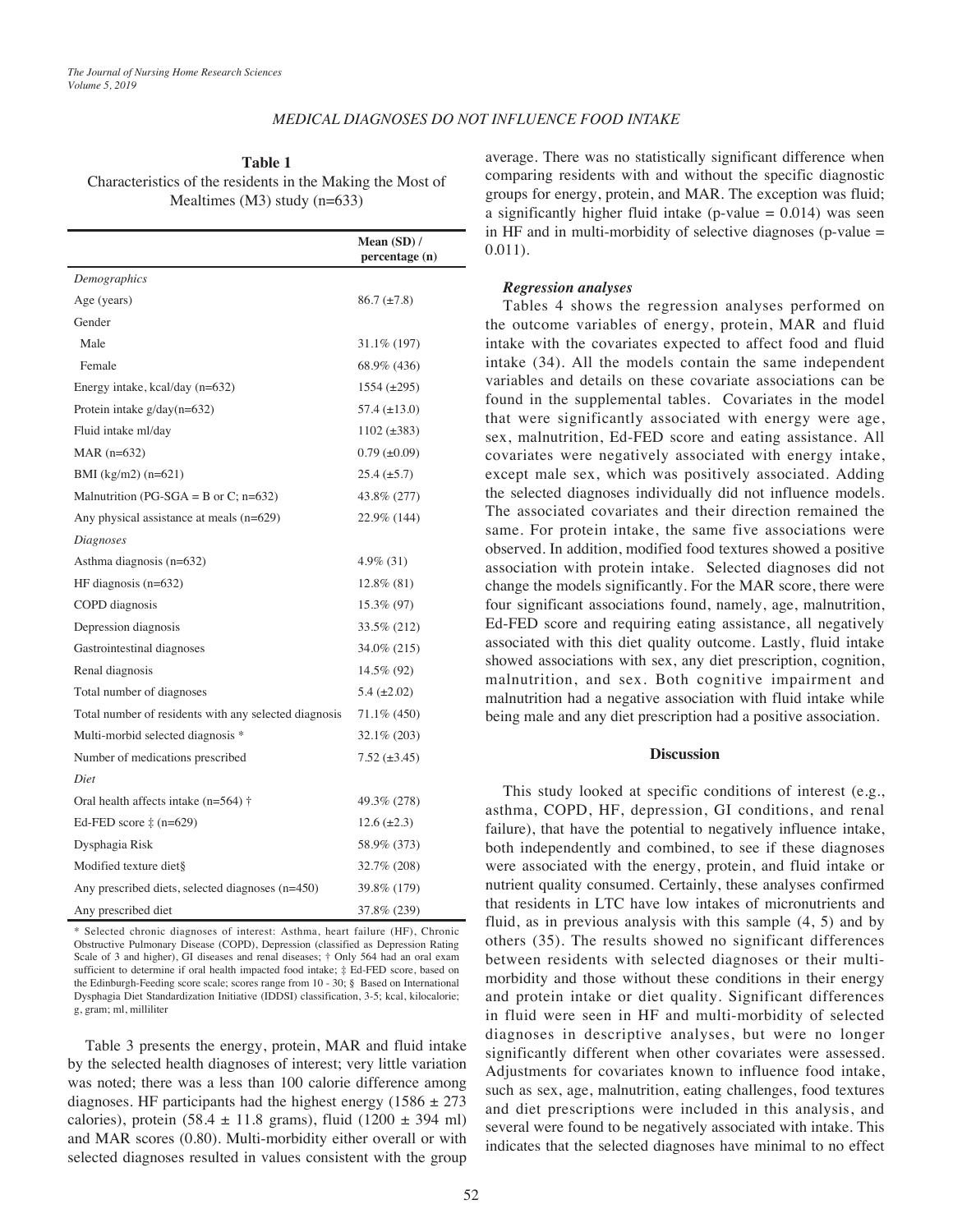## *THE JOURNAL OF NURSING HOME RESEARCH SCIENCES©*

## **Table 2**

Co-occurrence (%) of chronic conditions of interest with resident characteristics of dementia, dysphagia risk, use of prescribed diet, modified texture diet and malnutrition (n=633)

| <b>Diagnoses</b>                     | HF  | <b>COPD</b> | <b>Depression</b> | GI   | Renal | Dementia | Dysphagia risk | <b>Increased</b><br>malnutrition<br>risk | <b>Modified</b><br>texture food | Any prescribed diet |
|--------------------------------------|-----|-------------|-------------------|------|-------|----------|----------------|------------------------------------------|---------------------------------|---------------------|
| Asthma <sup>*</sup>                  | 0.8 | 2.5         | 1.4               | 1.4  | 0.3   | 2.2      | 3.5            | 1.6                                      | 1.4                             | 2.4                 |
| $HF*$                                |     | 3.2         | 3.6               | 6.0  | 2.9   | 4.6      | 8.7            | 5.7                                      | 2.5                             | 6.7                 |
| <b>COPD</b>                          |     |             | 5.1               | 6.6  | 2.8   | 6.1      | 10.1           | 6.7                                      | 4.7                             | 6.0                 |
| Depression†                          |     |             |                   | 10.7 | 4.7   | 20.2     | 18.0           | 15.7                                     | 10.1                            | 12.3                |
| GI                                   |     |             |                   |      | 6.6   | 18.0     | 20.9           | 16.8                                     | 10.1                            | 14.9                |
| Renal                                |     |             |                   |      |       | 7.6      | 9.0            | 6.5                                      | 4.1                             | 7.4                 |
| Dementia (CPS) $\ddagger$            |     |             |                   |      |       |          | 33.1           | 30.2                                     | 26.0                            | 19.8                |
| Dysphagia risk                       |     |             |                   |      |       |          |                | 28.5                                     | 21.5                            | 23.1                |
| Increased malnutrition risk (PG-SGA) |     |             |                   |      |       |          |                |                                          | 21.2                            | 16.8                |
| Modified texture foods§              |     |             |                   |      |       |          |                |                                          |                                 | 11.7                |

\* Contains missing values † classified as Depression Rating Scale 3 or higher; ‡CPS score of 3 or higher indicates moderate to severe cognitive impairment; § Based on International Dysphagia Diet Standardization Initiative (IDDSI) classification, 3-5. COPD, chronic obstructive pulmonary disease; HF, heart failure; GI, gastro-intestinal diseases; PG-SGA, Patient-Generated Subjective Global Assessment; CPS, Cognitive Performance Score.

#### **Table 3**

Mean energy, protein, MAR intake and fluid intake by diagnosis in the Making the Most of Mealtimes (M3) study (n=633)

| <b>Diagnosis</b>                              | <b>Energy</b> [kcal/day] | Protein $[g/d]$ | <b>MAR</b> | Fluid $[m]/d$        |
|-----------------------------------------------|--------------------------|-----------------|------------|----------------------|
| Asthma $(n=31)$                               | 1570 (236)               | 57.7 (8.8)      | 0.80(0.05) | 1181 (394)           |
| $COPD(n=97)$                                  | 1541 (303)               | 56.4(13.1)      | 0.78(0.09) | 1167(400)            |
| $HF(n=81)$                                    | 1586 (273)               | 58.4 (11.8)     | 0.80(0.08) | $1200 \dot{+} (394)$ |
| Depression $(n=212)$                          | 1555 (316)               | 56.9 (13.7)     | 0.78(0.10) | 1079 (386)           |
| GI diseases $(n=215)$                         | 1539 (297)               | 56.6 (12.3)     | 0.79(0.08) | 1113 (387)           |
| Renal diseases $(n=92)$                       | 1553 (304)               | 57.1 (13.3)     | 0.79(0.08) | 1137(411)            |
| $\geq$ 2 selected diagnoses * (n=203)         | 1564(305)                | 57.5 (13.0)     | 0.79(0.08) | $1158 \t400$         |
| Multi-morbidity (any two diagnoses; $n=624$ ) | 1552 (295)               | 57.4 (13.1)     | 0.79(0.09) | 1101 (381)           |

\* Selected chronic diagnoses of interest: Asthma, HF, COPD, Depression (classified as Depression Rating Scale or 3 or higher), GI diseases and renal diseases; COPD, chronic obstructive pulmonary disease; HF, heart failure; GI, gastrointestinal diseases; † is below P = 0.05; kcal, kilocalorie g, gram; ml, milliliter

on food and fluid intake when adjusting for the covariates included in the analysis, but more fundamental issues such as dysphagia risk and malnutrition do influence intake.

Most residents in LTC are approaching the end of their life, and thus the lack of association between diagnosis and food and fluid intake can be explained in several ways. First, to be included in this study, residents were medically stable. They were not experiencing exacerbations of their disease state, such as hospitalization for fluid overload in HF. Findings could also suggest that these conditions were being sufficiently managed, such that when stable these conditions did not influence nutritional intake. Diets have been designed with the aim of improving intake while optimally managing specific chronic conditions (18, 15). In contrast, the finding that dysphagia risk, malnutrition and the requirement for modified textures

are associated with reduced caloric intake suggest that greater attention to frailty is required when designing diets for LTC residents, and that priority should be given to improving both macro- and micro-nutrient and fluid intake. These conditions are often manifestations of advanced frailty, which for older adults is a more overarching health concern then specific diagnoses. Another explanation for a lack of effect is that the resulting symptoms and sequelae of these conditions, included in the multivariate analysis, are what explains the difference in food intake. For some diagnoses, but not for all (e.g., depression), this may be the most compelling reason for a lack of effect on intake (e.g., COPD and dysphagia). Dysphagia risk, malnutrition and the requirement of modified textures may also be considered 'end stage' conditions; although the selected health conditions assessed in this analysis may lead to frailty,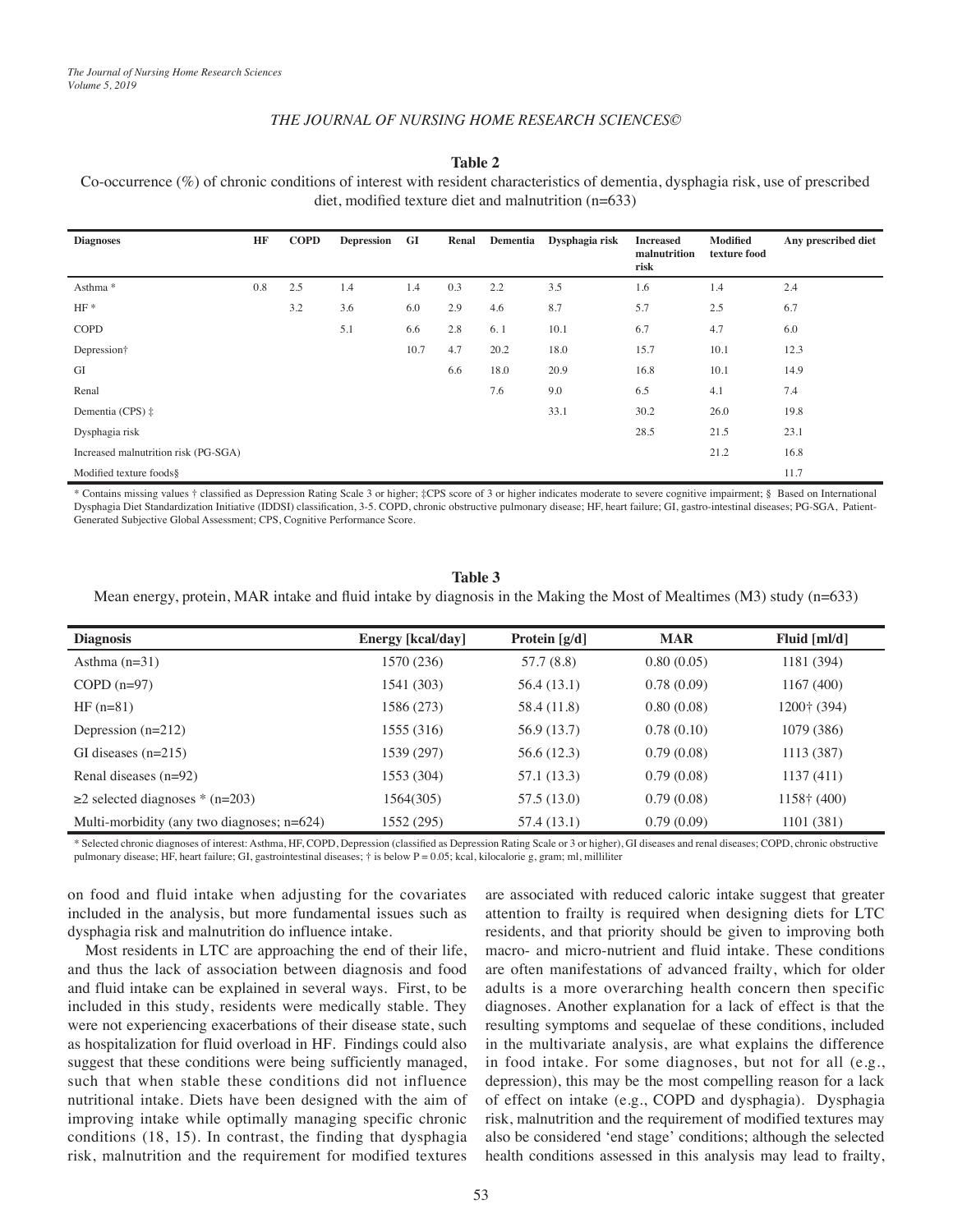## *MEDICAL DIAGNOSES DO NOT INFLUENCE FOOD INTAKE*

## **Table 4**

Multiple linear regression analysis of diagnosis variables associated with energy intake (kcals/day), protein intake (grams/day), MAR Score and fluid (ml/day) adjusted for covariates\* in the Making the Most of Mealtimes (M3) study (n=633)

|                           | <b>Energy Intake [kcal/d]</b>           | Protein Intake [grams/d]                | <b>MAR Score</b>                        | Fluid Intake [ml/d]                     |
|---------------------------|-----------------------------------------|-----------------------------------------|-----------------------------------------|-----------------------------------------|
|                           | <b>Parameter estimate</b><br>$(95\%CI)$ | <b>Parameter estimate</b><br>$(95\%CI)$ | <b>Parameter estimate</b><br>$(95\%CI)$ | <b>Parameter estimate</b><br>$(95\%CI)$ |
| Asthma                    | 3.94 (-92.07, 99.95)                    | $0.44 (-3.92, 4.82)$                    | $0.008(-0.023, 0.039)$                  | 23.85 (-106.99, 154.69)                 |
| HF                        | 26.81 (-37.47, 91.10)                   | $0.73$ ( $-2.20, 3.66$ )                | $0.007(-0.014, 0.027)$                  | 48.91 (-39.25, 137.07)                  |
| <b>COPD</b>               | $-30.54$ ( $-91.19$ , $30.11$ )         | $-1.49(-4.25, 1.27)$                    | $-0.012$ $(-0.031, 0.007)$              | 26.98 (-56.08, 110.03)                  |
| Depression                | $30.95(-19.75, 81.65)$                  | $0.74(-1.57, 3.05)$                     | $-0.006(-0.022, 0.010)$                 | $-5.46$ ( $-74.94$ , 64.02)             |
| GI diagnoses              | $-4.84(-54.46, 44.77)$                  | $-0.26(-2.51, 2.00)$                    | $-0.002(-0.018, 0.014)$                 | 15.32 (-52.58, 83.21)                   |
| Renal                     | $-27.38(-90.94, 36.17)$                 | $-0.97(-3.87, 1.92)$                    | $-0.008(-0.029, 0.012)$                 | $3.14(-83.90, 90.18)$                   |
| $\geq$ selected diagnoses | $8.23(-42.68, 59.15)$                   | $-0.06(-2.26, 2.38)$                    | $-0.007 (-0.023, 0.010)$                | 52.90 (-16.64, 122.45)                  |

\*Covariates adjusted for are: age; BMI (height estimate with ulna measurement); gender; cognition (CPS scale 3-6 [using interRAI Cognitive Performance Scale]); eating challenges as measured with the Edinburgh Feeding Evaluation in Dementia Questionnaire (Ed-FED); prescribed therapeutic diet (excluding modified texture); total medication usage; modified diet texture based on International Dysphagia Diet Standardization Initiative (IDDSI) classification,3-5; malnutrition (based on PG-SGA, B or C categories), oral health status affecting food intake (based on standardized exam completed by a trained oral hygienist) and dysphagia risk. †Selective diagnoses: Asthma, HF, COPD, Depression (classified as Depression Rating Scale or 3 or higher), GI diseases and renal diseases; COPD, chronic obstructive pulmonary disease; HF, heart failure; GI, gastrointestinal diseases. No significant differences were found.

the conditions of dysphagia and malnutrition demonstrate the presence of frailty.

#### *Limitations*

This study is not without limitations. Residents who volunteered and were recruited were medically stable. Furthermore, if they were unwell on a day of food intake data collection and could not come to the dining room, their observation was cancelled for that day and picked up at a later point while data collection occurred in the home. This may have overestimated the observed food intake for health conditions prone to exacerbations, as all of the residents were medically stable. Although rigorously collected, food intake was collected for only 3 days and there are known errors with nutrient analysis (36). Thus, intake data was only an estimation. This was a cross-sectional study, and assessing intake longitudinally would give a better indication of how a chronic health condition influences food intake. To prevent over-parameterization, potential covariates at the staff or environment level (23), were not modelled. This is justified because prior analyses for the M3 study have demonstrated resident level variables to have the greatest impact on food intake (34).

#### **Conclusion**

This is the first study that investigated the association of specific diagnoses and multi-morbidities with fluid, energy, and protein intake, as well as, diet quality in LTC residents. The analyses demonstrated low diet quality. In addition, it demonstrated that the chronic diagnoses of interest do not have a significant influence on the food intake of residents

and that the conditions were not independently associated with nutritional intake. Eating challenges, such as dysphagia risk or malnutrition have a greater impact on food and fluid intake and are likely reflections of advanced frailty. These data suggest that ensuring the stability of chronic conditions may help optimize caloric intake and that designing diets for LTC should focus more broadly on addressing the needs of the nutritionally vulnerable and frail resident.

*Acknowledgments:* The authors wish to acknowledge the support of the research team, homes and residents in this data collection.

*Funding:* Funding for this project was received from the Canadian Institutes of Health Research (CIHR). CIHR has no involvement with the design of the study, the analysis or interpretation of data. The sponsors had no role in the design and conduct of the study; in the collection, analyses, and interpretation of data; in the preparation of the manuscript; or in the review or approval of the manuscript. Drs. Keller and Heckman are supported by the Schlegel Research Chairs.

*Conflict of interest:* The authors declare no conflicts of interest.

*Ethical standard:* Ethical review and clearance was provided by the four universities where the authors are affiliated.

#### **References**

- 1. Clegg A, Young J, Iliffe S, Rikkert M, Rockwood K. Frailty in elderly people. The Lancet. 2013;381(9868):752-762.
- 2. Ng T, Feng L, Nyunt M, Larbi A, Yap K. Frailty in Older Persons: Multisystem Risk Factors and the Frailty Risk Index (FRI). Journal of the American Medical Directors Association. 2014;15(9):635-642.
- 3. Lahousse L, Ziere G, Verlinden V, et al. Risk of Frailty in Elderly With COPD: A Population-Based Study. The Journals of Gerontology Series A: Biological Sciences and Medical Sciences. 2015;71(5):689-695.
- 4. Keller H, Lengyel C, Carrier N, et al. Prevalence of inadequate micronutrient intakes of Canadian long-term care residents. British Journal of Nutrition. 2018;119(09):1047-1056.
- 5. Namasivayam-MacDonald A, Slaughter S, Morrison J et al. Inadequate fluid intake in long term care residents: prevalence and determinants. Geriatric Nursing. 2018;39(3):330-335.
- 6. Casas-Vara A, Santolaria F, Fernández-Bereciartúa A, González-Reimers E, García-Ochoa A, Martínez-Riera A. The obesity paradox in elderly patients with heart